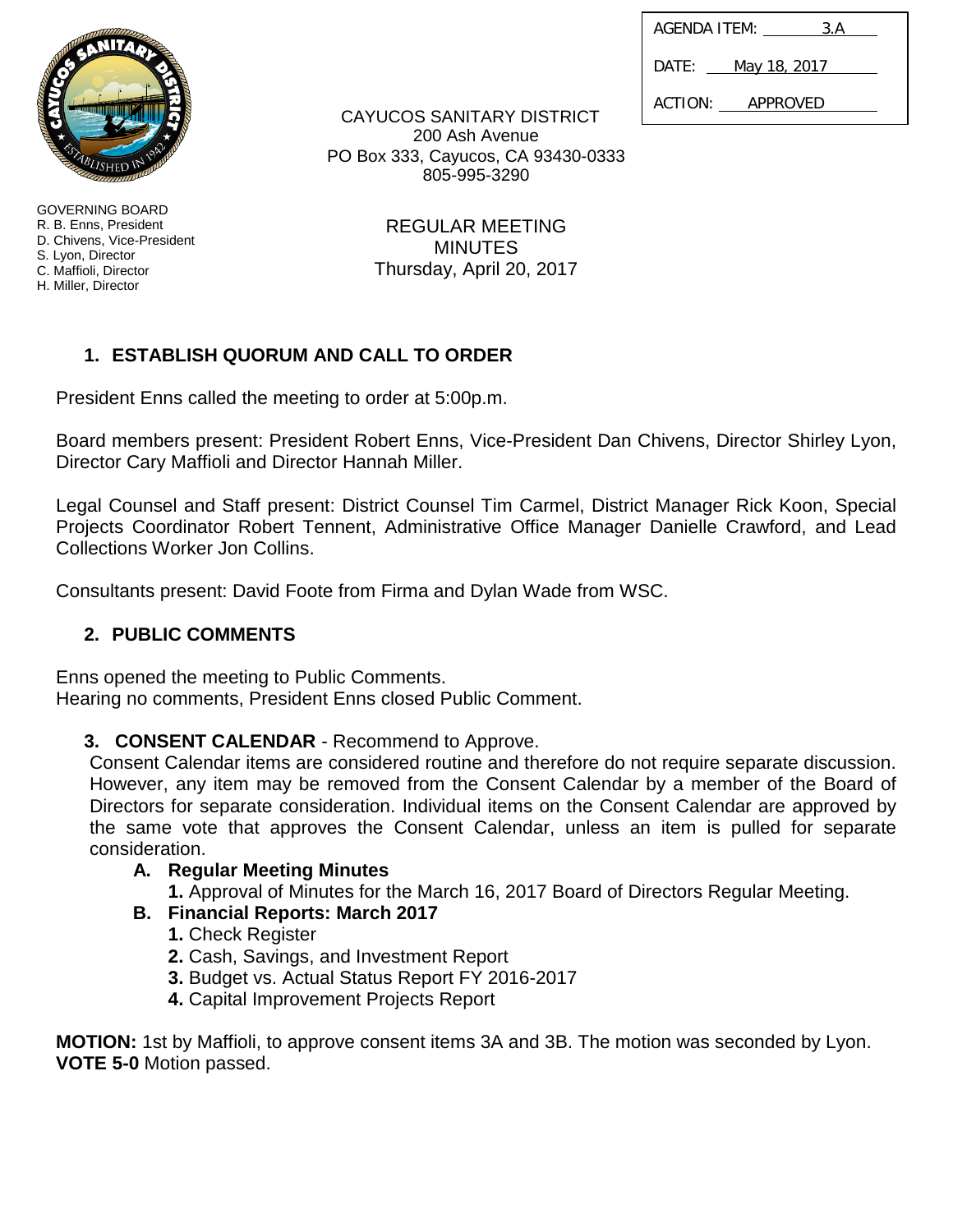#### **4. STAFF COMMUNICATIONS AND INFORMATION ITEMS:** (NO ACTION REQUIRED)

- **A.** District Manager's Report March 2017
- **B.** Monthly Customer Satisfaction Survey Submissions **none**
- **C.** Will Serves New  **Lebbad, APN 064-172-006, 1449 Cass Ave. - SFR New** Will Serves – Renewed **None** Will Serves – Finaled **None** Will Serves – Continue to Serve (no will serve required) **None**

Koon updated the Board on O&M related activities for the month of March, the status of Capital Improvement Projects, and the various Administrative items such as the new phone system the District recently had installed. He also discussed some of the feedback District staff received regarding the Prop 218 notices. Koon also made mention that employees Merrill and Crawford have completed their fifth year with the District.

Enns opened the meeting to Public Comments. Hearing no comments, President Enns closed Public Comment.

Items 4 A through C were received and accepted.

#### **5. PUBLIC HEARING IN ACCORDANCE WITH THE REQUIREMENTS OF PROPOSITION 218 ON THE PROPOSED INCREASES TO SEWER SERVICE RATES AND DISCUSSION AND CONSIDERATION OF ADOPTION OF RESOLUTION 2017-2 APPROVING INCREASES IN SEWER SERVICE RATES.**

Koon gave a brief presentation summarizing for the public the previous accomplishments of the CSWP since April 30, 2015. The presentation touched on facility costs and project financing, explained the rate structure and rate schedule, and concluded with a comparison of the projected rate increases for the Cayucos and Morro Bay projects.

Enns opened the meeting to Public Comments.

Six different members of the public came to the podium to speak. Most comments were geared toward wanting rates to be based on usage verses a flat rate EDU.

Hearing no further comments, President Enns closed Public Comment.

There was more discussion amongst the Board regarding EDU's and revisiting the way they are calculated in the future.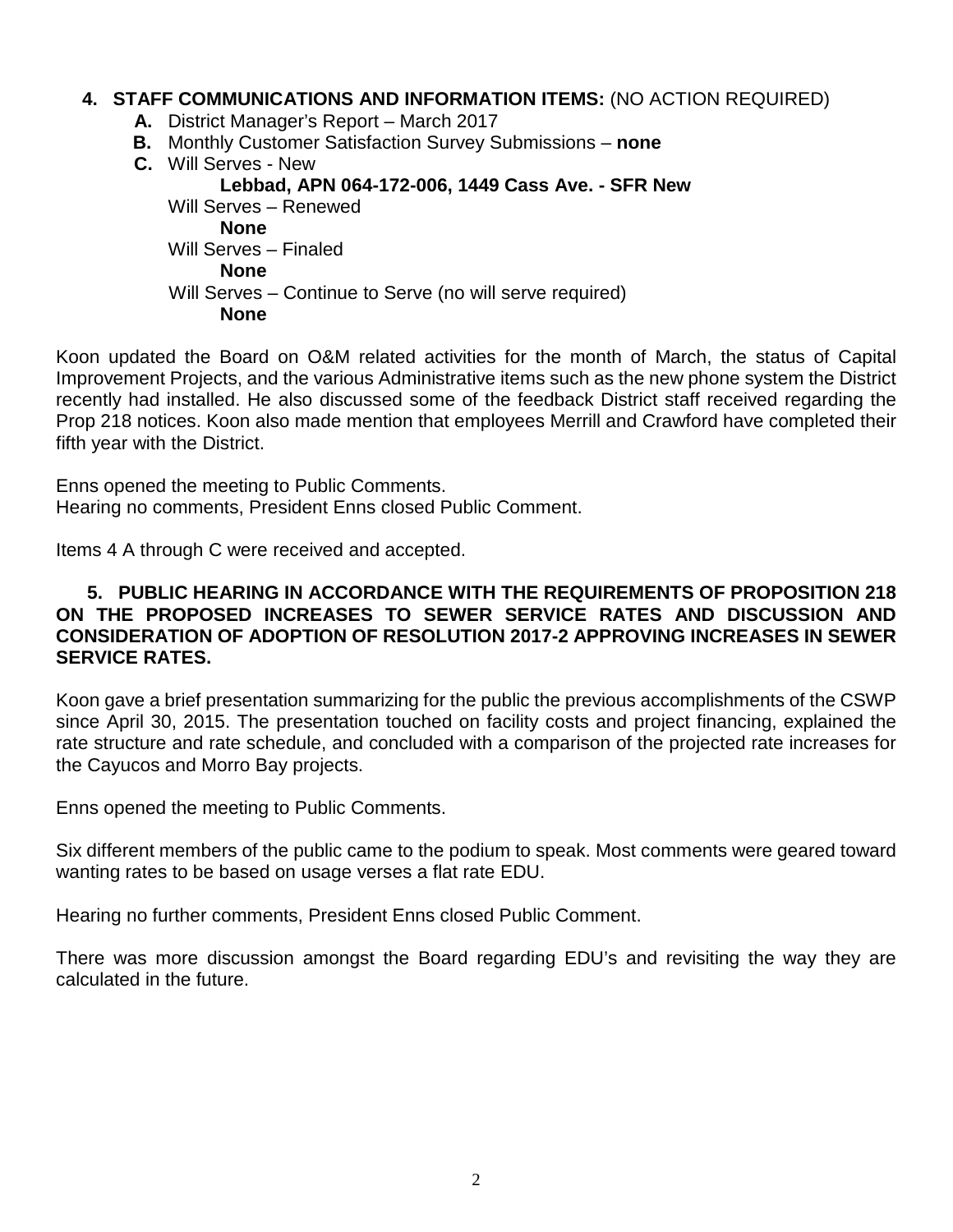A recess was called by President Enns at 5:23p.m. and direction was given by District Counsel to Koon and Crawford to tally the sealed and submitted protests.

Enns reconvened the meeting at 5:35p.m., roll call was repeated by Crawford.

Koon reported the count of 41 total protests received.

The count consisted of 9 open letters that were hand-delivered to the District Office and 32 mailed letters in envelopes, totaling 41 protests.

**MOTION:** 1st by Miller, to adopt Resolution **2017-2** approving increases in sewer service rates effective July 1, 2017. The motion was seconded by Chivens. **ROLLCALL VOTE:** Miller-yes, Chivens-yes, Maffioli-yes, Lyon-yes, Enns-yes. **VOTE 5-0** Motion passed.

#### **6. DISCUSSION AND CONSIDERATION OF ADOPTION OF RESOLUTION 2017-3 CERTIFYING THE FINAL ENVIRONMENTAL IMPACT REPORT FOR THE CAYUCOS SUSTAINABLE WATER PROJECT.**

Foote went over the Draft EIR for the CSWP, focusing on responses to comments, and mitigation strategies.

Enns said that Foote's presentation at the Town Hall meeting explained the EIR very well.

Manager Koon talked about the archaeological studies and mitigation efforts with regard to the Northern Chumash Tribal Council.

Tim Carmel briefly explained the EIR certification process.

Koon said that the Surfrider Foundation had recently submitted a letter to David Foote expressing their observations and concerns with regards to the Draft EIR, to which Foote recently responded. Both the letter and the response were handed out to the Board at the meeting.

Enns opened the meeting to Public Comment. Hearing no comments, President Enns closed Public Comment.

Director Miller thanked Foote for such a thorough EIR, and Maffioli agreed that Foote had done a great job. Director Chivens also acknowledged Foote and expressed gratitude.

**MOTION:** 1st by Maffioli, to adopt Resolution **2017-3** certifying the final Environmental Impact Report for the Cayucos Sustainable Water Project. The motion was seconded by Chivens. **ROLL CALL VOTE:** Maffioli-yes, Chivens-yes, Miller-yes, Lyon-yes, Enns-yes. **VOTE 5-0** Motion passed.

# **7. STATUS UPATE ON CAYUCOS SUSTAINABLE WATER PROJECT.**